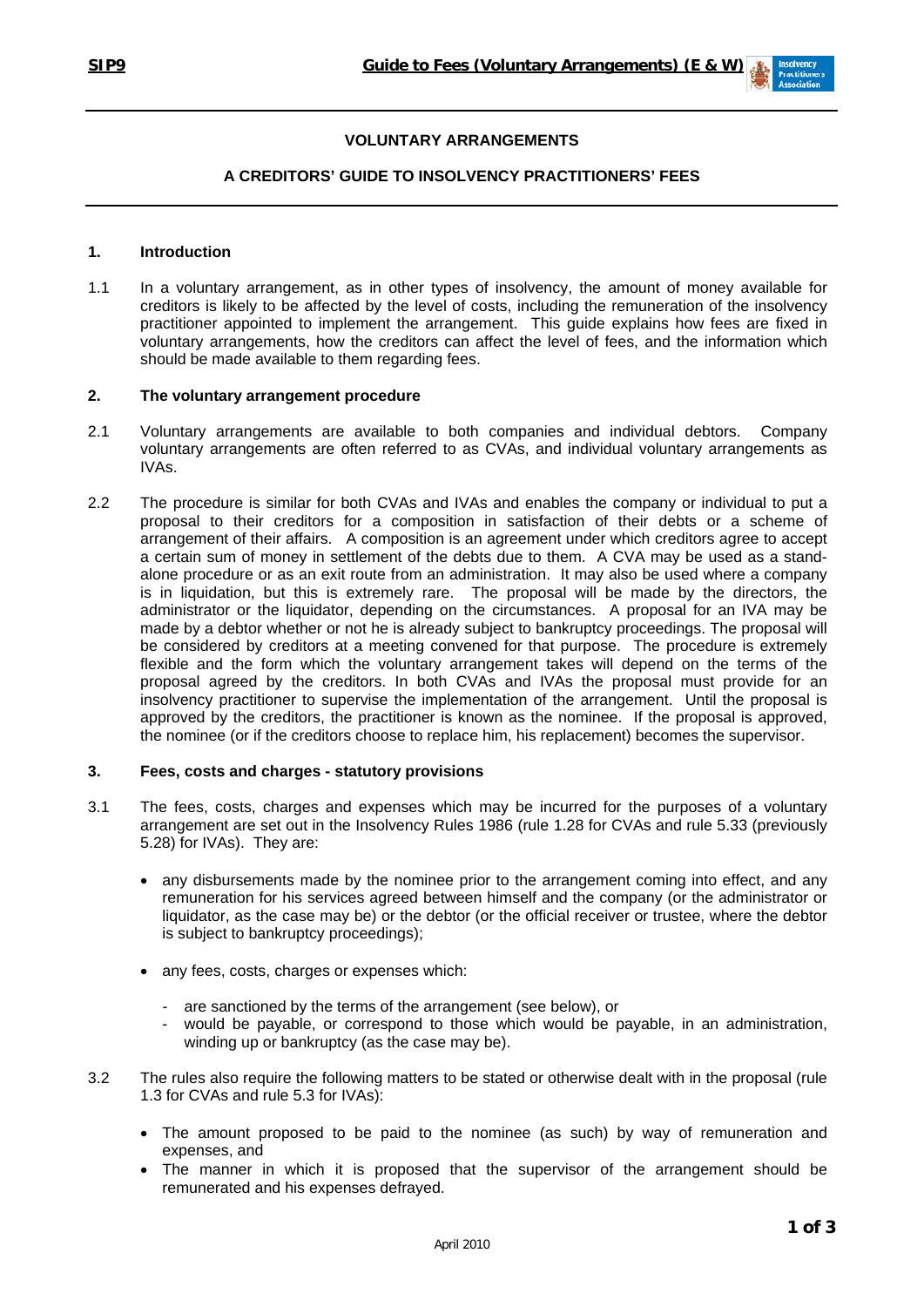

## **4. The role of the creditors**

4.1 It is for the creditors' meeting to decide whether to agree the terms relating to remuneration along with the other provisions of the proposal. The creditors' meeting has the power to modify any of the terms of the proposal (with the consent of the debtor in the case of an IVA), including those relating to the fixing of remuneration. The nominee should be prepared to disclose the basis of his fees to the meeting if called upon to do so. Although there are no further statutory provisions relating to remuneration in voluntary arrangements, the terms of the proposal may provide for the establishment of a committee of creditors and may include among its functions the fixing of the supervisor's remuneration.

## **5. What information should the creditors receive?**

- 5.1 Whether the basis of the supervisor's remuneration is determined at the meeting which approves the arrangement or by a committee of creditors, the supervisor, or proposed supervisor should provide details of the charge-out rates of all grades of staff, including principals, which are likely to be involved on the case.
- 5.2 Where the supervisors' fees are to be agreed by a committee of creditors during the course of the arrangement, the supervisor should provide sufficient supporting information to enable the committee to form a judgement as to whether the proposed fee is reasonable having regard to all the circumstances of the case, and should always provide an up to date receipts and payments account. Where the fee is to be charged on a time basis the supervisor should disclose the amount of time spent on the case and the charge out value of the time spent, together with such additional information as may reasonably be required having regard to the size and complexity of the case and the functions conferred on the supervisor under the terms of the arrangement. The additional information should comprise a sufficient explanation of what the supervisor has achieved and how it was achieved to enable the value of the exercise to be assessed and to establish that the time has been properly spent on the case.
- 5.3 Where the basis of the remuneration of the supervisor as set out in the proposal does not require any further approvals by the creditors or any committee of creditors, the supervisor should specify the amount of remuneration he has drawn in accordance with the provisions of the proposal in his subsequent reports to creditors on the progress of the arrangement. Where the fee is based on time costs he should also provide details of the time spent and charge-out value to date and any material changes in the rates charged for the various grades since the arrangement was approved. He should also provide such additional information as may be required in accordance with paragraph 5.2.
- 5.4 Where the supervisor proposes to recover costs which, whilst being in the nature of expenses or disbursements, may include an element of shared or allocated costs (such as room hire, document storage or communication facilities provided by the supervisor's own firm), they must be disclosed and be authorised by those responsible for approving his remuneration. Such expenses must be directly incurred on the case and subject to a reasonable method of calculation and allocation.

#### **6. Provision of information – additional requirements**

The nominee or supervisor is required to provide certain information about the time spent on the case, free of charge, upon request by specified persons. The persons entitled to ask for this information are –

- any creditor;
- where the arrangement relates to a company, any director or member of that company; and
- where the arrangement relates to an individual, that individual.

The information which must be provided is –

- the total number of hours spent on the case by the insolvency practitioner or staff assigned to the case;
- for each grade of staff, the average hourly rate at which they are charged out;